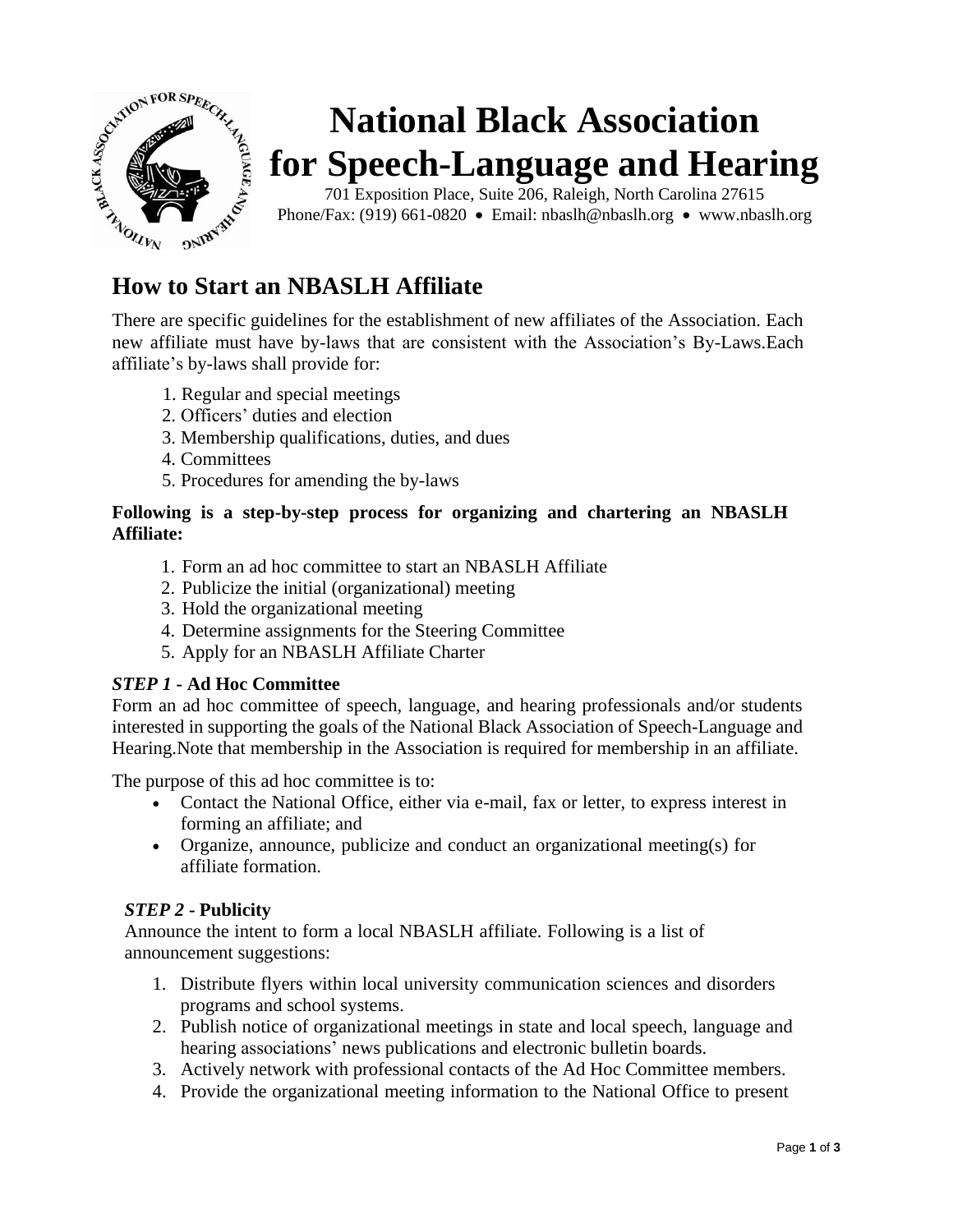on the Association website or to members in the state of the proposed affiliate (www.nbaslh.org).

# **STEP 3 Organizational Meeting**

Conduct the organizational meeting(s). The purpose is to accomplish the following:

- 1. Establish a Steering Committee to organize the affiliate.
- 2. Select a Steering Committee Chairperson and a Secretary.
- 3. Review NBASLH's mission, goals, and Affiliate Handbook.

### **STEP 4 Steering Committee**

Appoint committees to draft affiliate by-laws and solicit members, and then hold officer elections.

- 1. Appoint a By-Laws Committee and Chair to draft the affiliate By-Laws.
- 2. Appoint a Membership Committee and Chair to solicit members for the affiliate. Note that affiliate dues cannot be collected until after an NBASLH Affiliate Charter has been granted. However, it is recommended that a minimal amount becollected from attendees at committee meetings to defray expenses of such thingsas meeting refreshments, preliminary publicity, etc.
- 3. Establish rules for slated affiliate members' acceptance of the proposed affiliate by-laws and election of initial affiliate officers. The rules are for quorum, percentage needed for acceptance, modifications to by-laws, and officer nominating procedures.
- 4. The By-Laws Committee submits proposed by-laws for approval according to established rules.
- 5. Hold officer elections for the offices specified in the affiliate by-laws. Following are examples of officers:
	- o President
	- o Vice-President (President-Elect)
	- o Secretary
	- o Treasurer.

# **STEP 5 Apply for Charter**

Complete the Charter Application for NBASLH Affiliate Status. A copy of this application is included in Appendix A.

- 1. Submit the Charter Application, the list of chartering members, and a copy of the approved Affiliate By-laws to the Association Office for approval and processing.
- 2. The National Office will process the application and return an Affiliate Charter.
- 3. Upon receipt of the Affiliate Charter, hold the first formal meeting to install officers.
- 4. Start Affiliate operations and establish committees. Following are examples of committees:
	- o By-Laws
	- o Career
	- o Executive

Fundraising

- o Historian
- o May is Better Hearing and Speech Month (Screenings)